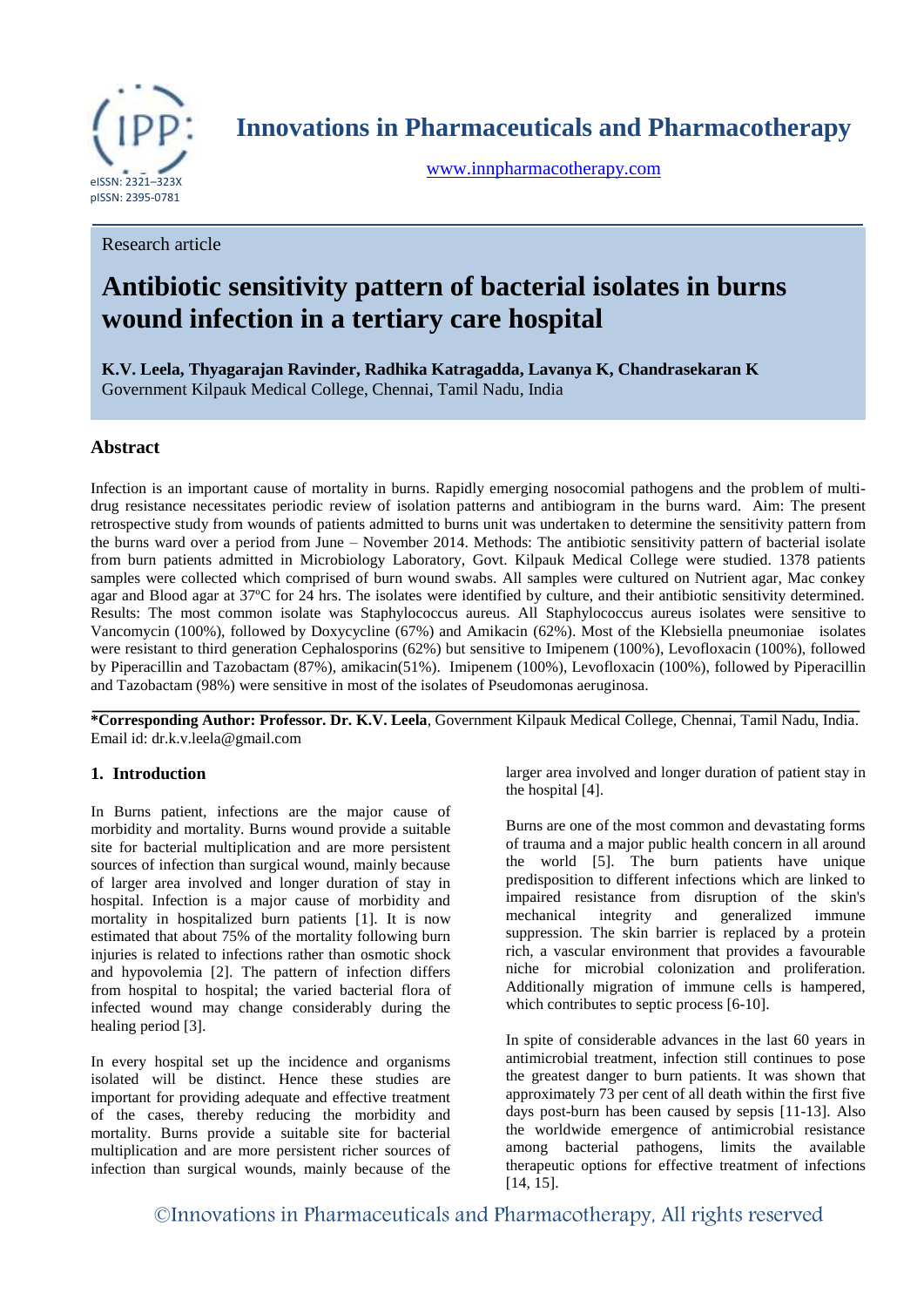The rate of nosocomial infections are higher in burn patients due to various factors like nature of burn injury itself, immune compromised status of the patient, invasive diagnostic and therapeutic procedures and prolonged ICU stay [16]. Complicating this high rate of infection is the fact that the spectrum of bacterial isolates varies with time and geographical area [17, 18]. In various countries, including India, the importance of Acinetobacter species, as a rapidly emerging nosocomial pathogen, has been documented [19] and these bacteria are predominantly isolated from ICUs, burn units and surgical wards. In addition, the problem of multi-drug resistance in gram-negative bacilli due to extended spectrum beta lactamases (ESBL) production is becoming a serious threat to the healthcare worker, who are likely to contract the infection, as the therapeutic options to these organisms are limited [20]. This necessitates periodic review of the isolation pattern and antibiogram of the burn ward, which forms the basis for modification of drug regimen strategy.

Despite the advances in patient care and the use of a large number of antimicrobial agents, infections which complicate the clinical course of patients who had sustained severe thermal injures continue to be a major unsolved problem. The present study was an ongoing outbreak of multiple drug resistant pathogens in the burn patients. Thus, the aim of the current study was to determine the antibiotic sensitivity pattern of bacterial isolates in burns wound infection in tertiary care hospital.

#### **Aim and objectives:**

- To determine the common bacterial isolates in burns wound infection in our hospital.
- To find out suitable antimicrobial agent against the

## **2. Materials and methods**

This is a study of 1133 bacterial isolates from 1378 patients admitted in Microbilogy Labaratory, Govt. Kilpauk Medical College, between June–November 2014. The Pus swab samples were obtained before cleaning of the wounds and were processed for isolation and identification of bacterial pathogens according to the standard microbiological techniques [4]. Bacterial isolates from burns wound infections were cultured and identified. Antibiotic susceptibility testing was done by Kirby Bauer disc diffusion method as per CLSI Guidelines.

Phenotypic confirmatory test for ESBL producers among Klebsiella pneumonia were done by double disc potentiation test using Ceftazidime and Ceftazidime plus Clavulanic acid (CAZ/CAC) as per CLSIguidelines 2014. The clinical samples comprised burn wound swabs of the

patient. All samples were collected from wound infections and immediately transferred under aseptic conditions to Microbilogy Labaratory where they were processed.

Samples were cultured on Nutrient agar, Mac conkey agar, Blood agar at 37ºc for 24 hrs. The isolates were identified by culture and antibiotic sensitivity determined [21].

## **3. Result**

In the present study 1378 patients were enrolled. The most common isolate was Staphylococcus aureus followed by Klebsiella pneumoniae 354 (31.24%), Pseudomonas aeruginosa 219 (19.33%), Acinetobacter baumanii 68 (6%). Incidence of isolates in burn patients were listed in Table 1. List of antibiotics tested and the sensitivity pattern of gram positive and gram negative organisms were presented in Table 2 and 3.

Table 1 Incidence of isolates in burn patients

| <b>Organisms Isolated</b>            | No. of<br><b>Organisms</b><br><b>Isolated</b> | $\frac{0}{0}$               |
|--------------------------------------|-----------------------------------------------|-----------------------------|
| Staphylococcus aureus                | 381                                           | 34                          |
| Enterococcus faecalis                | 17                                            | $\mathfrak{D}$              |
| Coagulase negative<br>Staphylococcus | 49                                            | 4                           |
| Escherichia coli                     | 20                                            | $\mathfrak{D}$              |
| Klebsiella pneumoniae                | 354                                           | 31                          |
| Pseudomonas aeruginosa               | 219                                           | 19                          |
| Acinetobacter baumannii              | 68                                            | 6                           |
| Proteus mirabilis                    | 25                                            | $\mathcal{D}_{\mathcal{A}}$ |

- Out of 1378 samples cultured, 1133 bacterial growth isolated. Among which 224 (16%) were Polymicrobial growth and remaining were monomicrobial.
- The most common isolate was Staphylococcus aureus 381(33.63%). Other isolates were Klebsiella pneumoniae 354(31.24%), Pseudomonas aeruginosa 219(19.33%), Acinetobacter baumanii 68(6%). ESBL producers among Klebsiella pneumonia were 221(62.42%).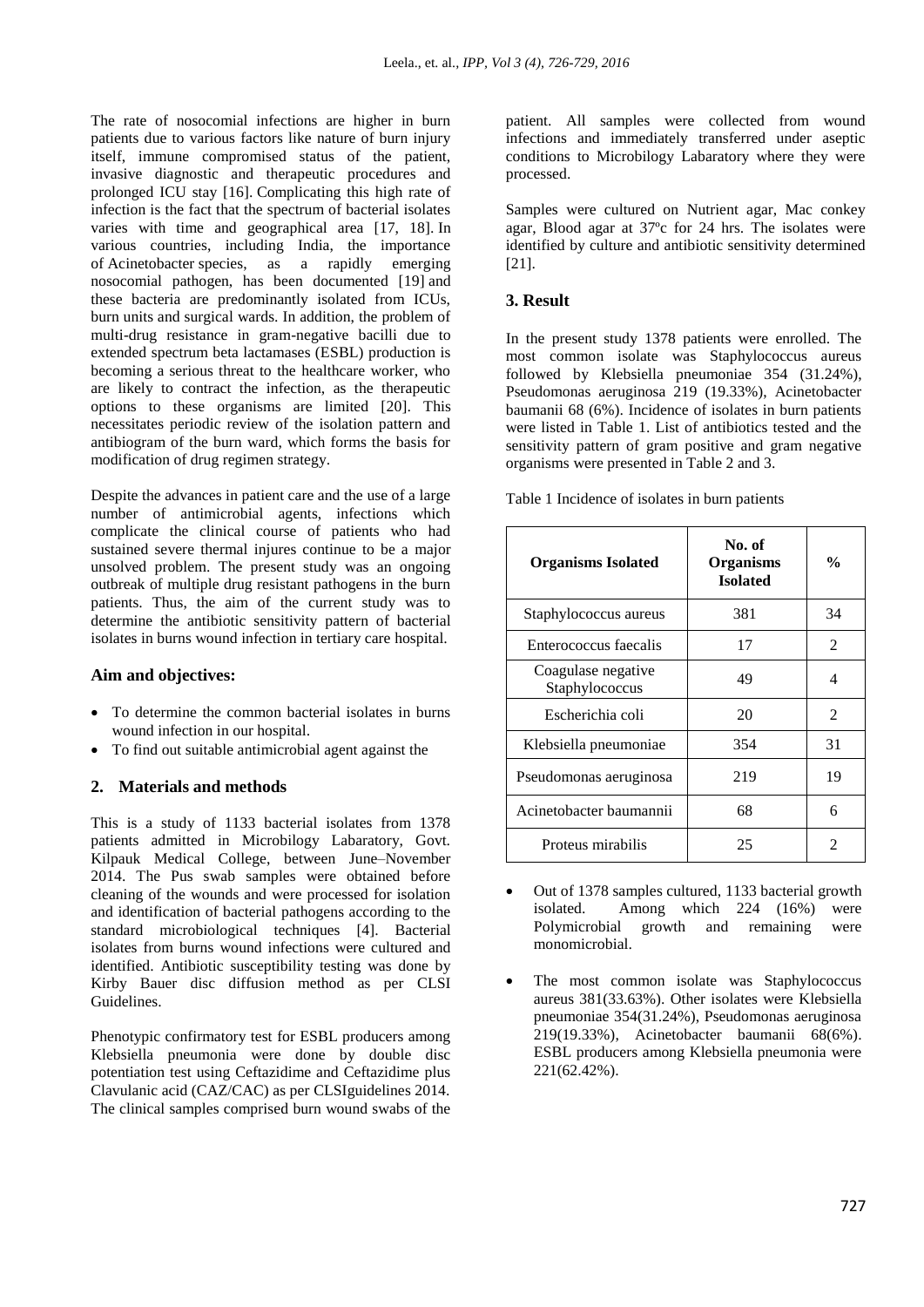| Antibiotic sensitivity pattern of gram positive organisms in burns wound infection |                                         |                     |            |             |              |          |            |             |               |            |
|------------------------------------------------------------------------------------|-----------------------------------------|---------------------|------------|-------------|--------------|----------|------------|-------------|---------------|------------|
| $\overline{\mathbf{S}}$                                                            | Organisms                               | No. of<br>Organisms | Ampicillin | Doxycycline | Erythromycin | Amikacin | Gentamicin | Cephalhexin | Ciprofloxacin | Vancomycin |
|                                                                                    | Staphylococcus<br>aureus                | 381                 | 2%         | 67%         | 27%          | 62%      | 23%        | 7%          | 27%           | 100%       |
| 2                                                                                  | Coagulase<br>negative<br>Staphylococcus | 49                  | 27%        | 64%         | 45%          | 64%      | 55%        | 9%          | 55%           | 100%       |
| 3                                                                                  | Enterococcus<br>faecalis                | 17                  | 33%        | 67%         | 33%          | 67%      | NT         | NT          | 47%           | 100%       |

Table 2 Antibiotics tested and the relative sensitive pattern of gram positive organisms

Table 3 Antibiotics tested and the relative sensitive pattern of Gram negative organisms

| Antibiotic sensitivity pattern of gram negative organisms in burns wound infection |                            |                          |                  |               |          |            |            |             |             |                                     |          |              |
|------------------------------------------------------------------------------------|----------------------------|--------------------------|------------------|---------------|----------|------------|------------|-------------|-------------|-------------------------------------|----------|--------------|
| $S_{i}$                                                                            | Organisms                  | Organisms<br>ð<br>,<br>Ž | Ampicillin       | Ciprofloxacin | Amikacin | Gentamicin | Cefotaxime | Ceftazidime | Cephalhexin | $\pm$<br>Piperacillin<br>Tazobactam | Imipenem | Levofloxacin |
| 1                                                                                  | Klebsiella<br>pneumoniae   | 354                      | 10%              | 15%           | 51%      | 15%        | 37%        | 38%         | 3%          | 87%                                 | 100%     | 100%         |
| $\overline{c}$                                                                     | Pseudomonas<br>aeruginosa  | 219                      | $\mathbf{0}$     | 19%           | 58%      | 23%        | 32%        | 64%         | 3%          | 98%                                 | 100%     | 100%         |
| 3                                                                                  | Acinetobacter<br>baumannii | 68                       | $\boldsymbol{0}$ | 10%           | 20%      | 10%        | 9%         | 50%         | 0%          | 80%                                 | 93%      | 100%         |
| $\overline{4}$                                                                     | Escherichia coli           | 20                       | 15%              | 20%           | 100%     | 65%        | 40%        | 75%         | 20%         | 100%                                | $\bf NT$ | <b>NT</b>    |
| 5                                                                                  | Proteus mirabilis          | 25                       | 17%              | 33%           | 58%      | 25%        | 33%        | 64%         | 17%         | 100%                                | NT       | NT           |

All Staphylococcus aureus isolates were sensitive to Vancomycin(100%), followed by Doxycycline (67%) and Amikacin(62%). Most of the Klebsiella pneumoniae isolates were resistant to third generation Cephalosporins (62%) but sensitive to Imipenem (100%), Levofloxacin (100%), followed by Piperacillin and Tazobactam (87%), amikacin(51%). Imipenem (100%), Levofloxacin (100%), followed by Piperacillin and Tazobactam (98%) were sensitive in most of the isolates of Pseudomonas aeruginosa.

## **Conclusion:**

It was observed that bacteria, which were isolated from burn patients, were multidrug resistant. Furthermore Staphylococcus aureus found to be most common 381(33.63%) isolate from burn patients where as Pseudomonas spp. was highly sensitive to Imipenem and Levofloxacin (100%). This study reveals the common bacterias causing burns wound infection as Staphylococcus aureus followed by Klebsiella pneumoniae and Pseudomonas aeruginosa and their antibiotic sensitivity pattern. In Klebsiella, ESBL producers were 62.2% This study aid us in selecting appropriate antibiotics for therapy and control of infections and development of resistance strains in the